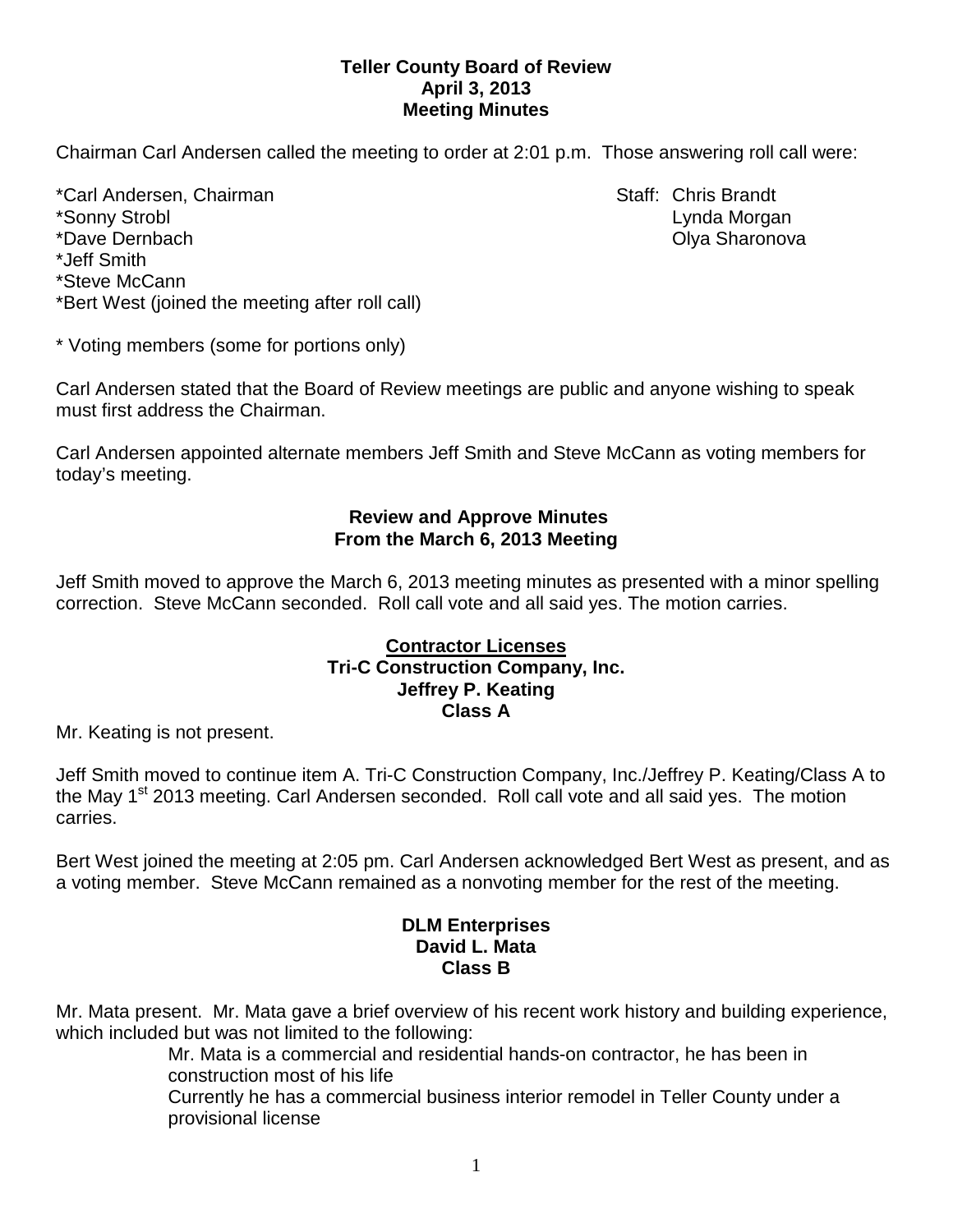He holds Class B License in El Paso County, and a Class A License in Pueblo and Canon City

He worked for WACO SCAFFOLDING CO. performing Class B work, Mr. Mata has worked on three sided steel building with engineered foundation, other four sided steel buildings with offices, Public Library remodel in Canon City, Automotive shop remodel in Colorado Springs

There was further discussion between the applicant and the Board, which included but was not limited to the following:

Mr. Mata's license is actually a Class B-2 Limited in El Paso County and it limits him to two permits per year

He took a Class A test in Canon City and Class C test in Pueblo

Board members believe that El Paso's Class B-2 Limited is not equal to Teller County's Class B or B-1

Chris Brandt suggested the possibility of a Limited Class B-1 License with no new ground up construction for Mr. Mata

There was further discussion between the Board members and Mr. Mata

Carl Andersen opened this matter up for public comment. No public comment. Close public comment.

Chris Brandt indicated that the Certificate of Insurance should not state "90% subout" in the Description of Operations, it should be removed from the form.

Jeff Smith moved to grant DLM Enterprises, with David L. Mata as the examinee, a special one project Limited Class B-1 License for the current project at 800 Research Dr. Suite 220, with no ground up new construction, to convert to a full Class B-1License when he passes the Teller County test, and both licenses being conditioned on providing the amended certificate of liability insurance deleting the "90% subout" wording. Sonny Strobl seconded. Roll call vote and all said yes. The motion carries.

# **Great West Construction, LLC Wayne DeCosta Class B-1/A**

Mr. DeCosta present. Mr. DeCosta gave a brief overview of his recent work history and building experience, which included but was not limited to the following:

He initially applied for a Class A License and had to change to Class B-1 License because Teller County's requirements were not met

They are a Class A Contractor with 22 different licenses in different jurisdictions, based out of Colorado Springs

Currently have a project at 800 Research Dr. for a Highland Bible Church He is a commercial contractor with no residential work

There was further discussion between the applicant and the Board, which included but was not limited to the following:

Letters of reference were not sufficient for a Class A License

The current project would involve a small remodel of an A occupancy less than 100 occupants

He has done large projects in other states and in different Counties in the state of Colorado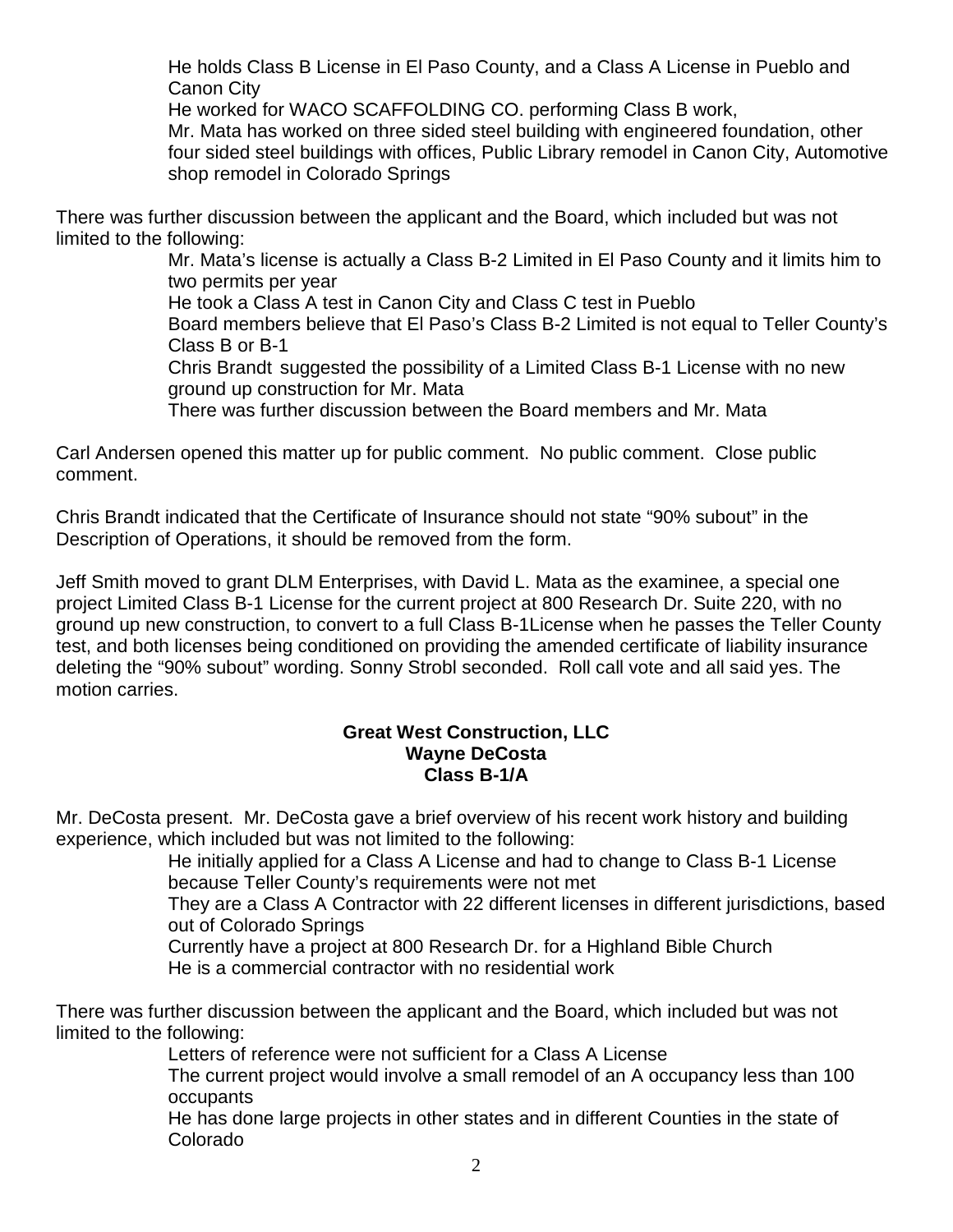The company has four other project managers with ICC level tests Carl Andersen opened this matter up for public comment. No public comment. Close public comment.

Chris Brandt indicated that everything was in order with the State; however the letters of reference provided do not meet Teller County's requirements because they are older than 36 months.

There was further discussion between the Board members and Mr. DeCosta Mr. DeCosta provided the Board with three new letters of reference sufficient for Class

A License in Teller County

The Board discussed granting Mr. DeCosta his original request for a Class A License due to the new reference letters

The applicant changed the application back to requesting a Class A License.

Bert West moved to grant Great West Construction, LLC, with Wayne DeCosta as the examinee, a Class A License. Jeff Smith seconded. Roll call vote and all said yes. The motion carries.

## **Built Rite Builders, LLC Steve Neary Class C**

Mr. Neary present. Mr. Neary gave a brief overview of his recent work history and building experience, which included but was not limited to the following:

Mr. Neary has been a contractor in El Paso County since 2001; he carries a Class C License and has built over 1500 homes there since he started

Started a custom home building company in 2004 he has built 20-25 residences a year He has just received a BBB Excellence Award

There was further discussion between the applicant and the Board, which included but was not limited to the following:

Currently applying in Teller County to build a residence in Florissant All of the plans that he works from are engineered

Chris Brandt indicated that everything was in order with the State.

Carl Andersen opened this matter up for public comment. No public comment. Close public comment.

Jeff Smith moved to grant Built Rite Builders, LLC, with Steve Neary as the examinee, a Class C License. Sonny Strobl seconded. Roll call vote and all said yes. The motion carries.

## **We Win Enterprises, LLC Daniel W. Spence Class C**

Mr. Spence present. Mr. Spence gave a brief overview of his recent work history and building experience, which included but was not limited to the following:

Mr. Spence was a resident of Ohio state, building and selling houses for over 40 years He would like to get licensed in Teller County to build one home a year When he lived and built in Florida, he had done work for Mr. Arnold Palmer, including building a large 10,000 sq. ft. residence for his daughter